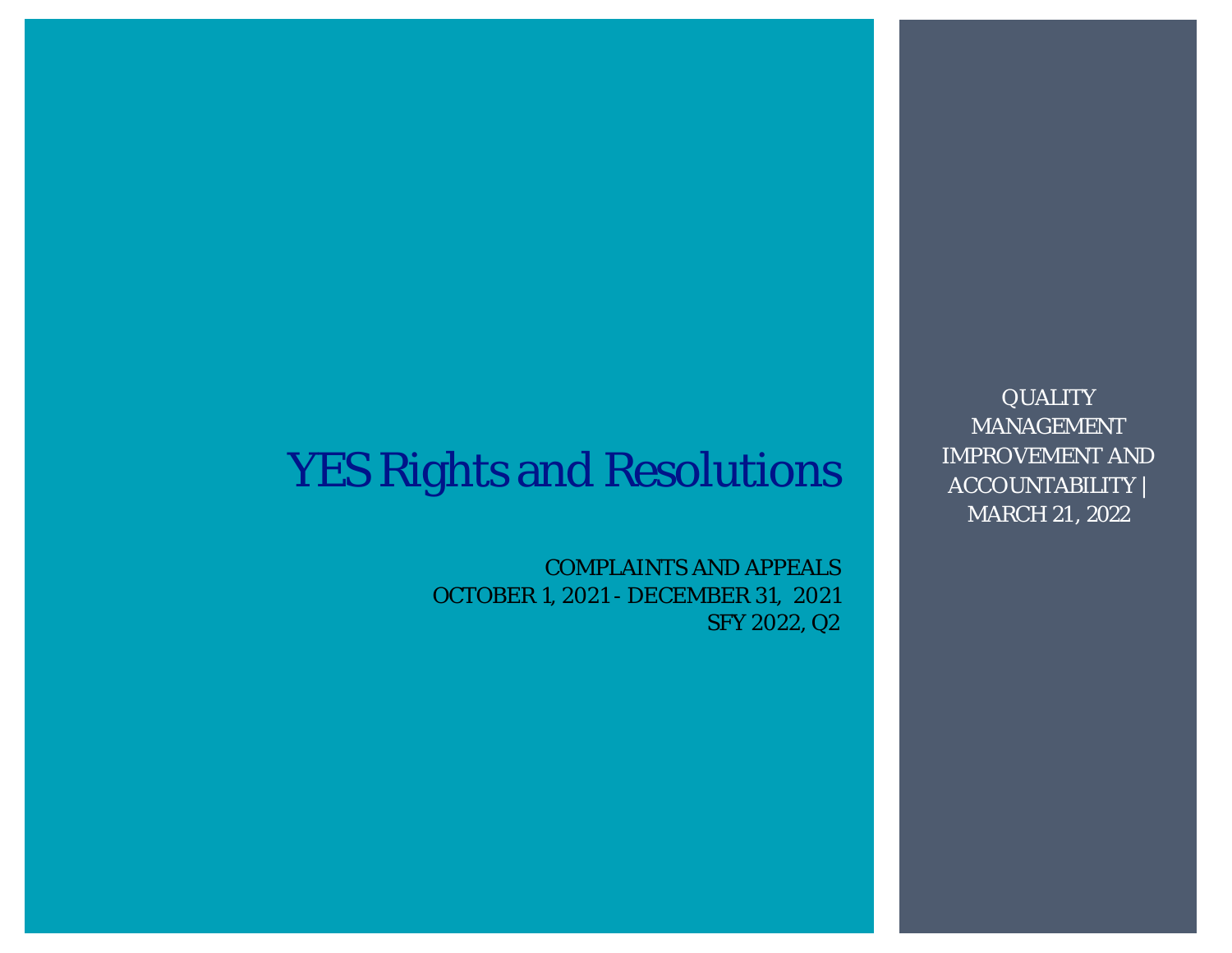# **Table of Contents**

| Overview of Complaints                          | Page 2  |
|-------------------------------------------------|---------|
| Table 1- All YES Complaints SFY2022, Q1 & Q2    |         |
| <b>YES Centralized Complaints</b>               | Page 3  |
| Table 2                                         |         |
| Division of Behavioral Health (DBH)             | Page 3  |
| Table 3                                         |         |
| Division of Medicaid (Medicaid)                 | Page 3  |
| Table 4: EPSDT                                  | Page 3  |
| Table 5: Optum                                  | Page 4  |
| Table 6: Liberty                                | Page 4  |
| Table 7: MTM                                    | Page 4  |
| Idaho Department of Juvenile Corrections (IDJC) | Page 6  |
| Tables 8 & 9                                    |         |
| <b>State Department of Education</b>            | Page 7  |
| Table 10                                        |         |
| Appeals                                         | Page 9  |
| <b>QMIA Family Advisory Subcommittee</b>        | Page 10 |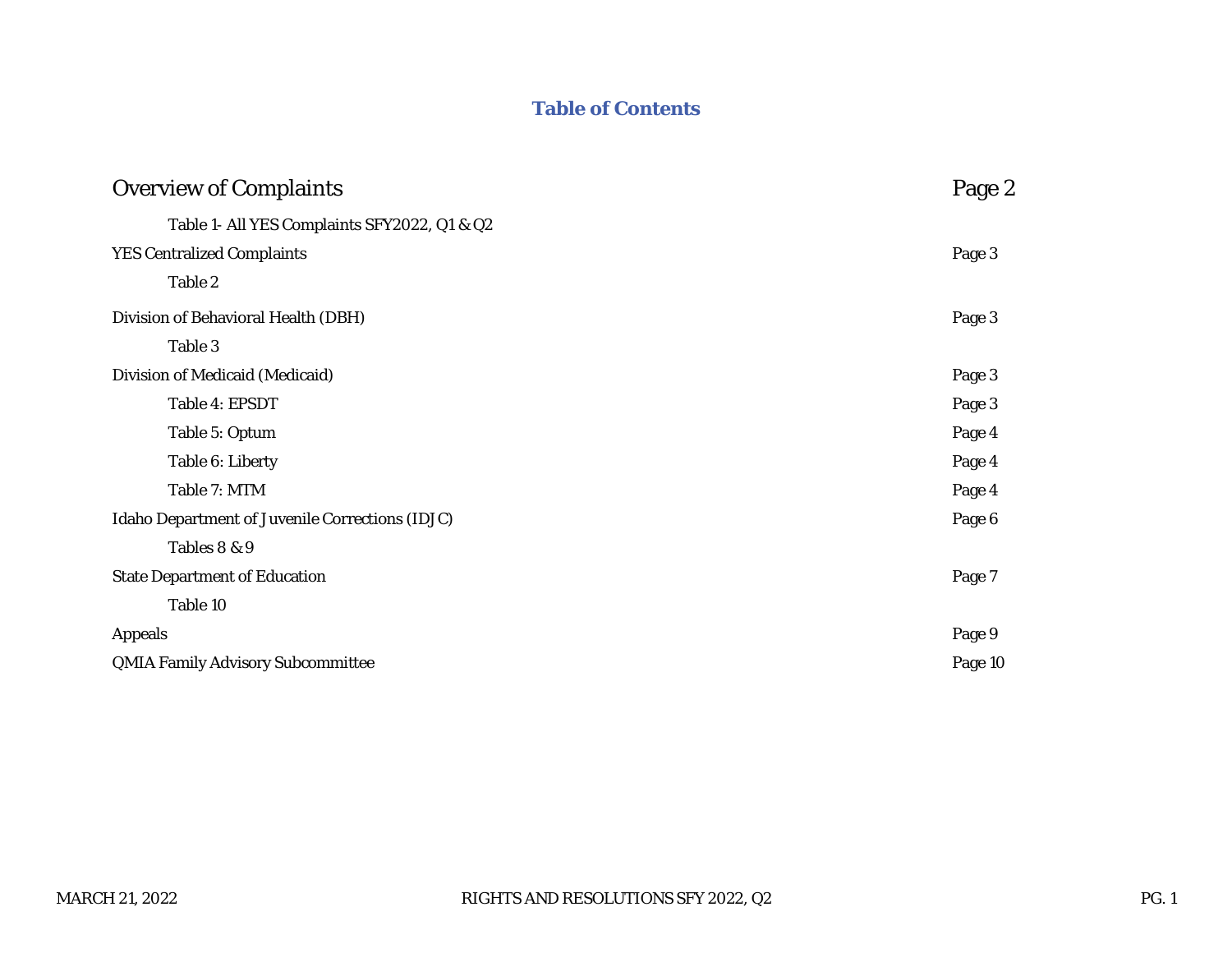## YES Rights and Resolutions COMPLAINTS AND APPEALS OCTOBER 1, 2021 - DECEMBER 31, 2021 (SFY 2022, Q2)

The Youth Empowerment Services (YES) Quality Management Improvement and Accountability (QMIA) Council believes that complaints are a valuable source of information about the YES system of care and that each complaint received offers an opportunity to monitor and improve Idaho's behavioral health system for youth and families.

The YES system of care is made up of partners including the Divisions of Behavioral Health, Medicaid, and Family and Community Services (FACS), the State Department of Education (SDE). The YES partners complaints system are constructed to place youth and families at the center of their care. Each YES system partner has their own system for tracking complaints and contributes its complaint information individually to the Rights and Resolutions report. The tracking systems must follow each Division or Department's state and Federal obligations and therefore the reporting does differ for each entity. The QMIA Council is working with the YES partners to continue to improve the reporting so that an understanding of the complaints that are files are better understood and lend to the development of quality improvement projects.

### **Overview of YES Complaints**

A total of 46 YES complaints, and one appeal, have been received in SFY 2022 during Q1 and Q2.

|                     | <b>YES</b> | Optum                | <b>EPSDT</b> | <b>MTM</b> | Liberty | <b>IDJC</b>          | <b>FACS</b> | SDE* | Total        |
|---------------------|------------|----------------------|--------------|------------|---------|----------------------|-------------|------|--------------|
|                     |            |                      |              |            |         |                      |             |      | $\sim$<br>ZO |
| ◡▵                  |            |                      |              | 10         |         |                      |             |      | 20           |
| <b>SFY Q1 &amp;</b> |            | 1 <sub>O</sub><br>ιv |              | 18         |         | 1 <sub>0</sub><br>ιU |             |      | 46           |
| $\sim$ $\sim$<br>∠∠ |            |                      |              |            |         |                      |             |      |              |

*Table 1: YES Complaints Q1 and Q2*

\*SDE data will be shown separately as it is analyzed/presented by the school year

Beginning with the Rights and Resolutions report for State Fiscal Year (SFY) 2022 there are some new categories of complaints that are being included in the YES Rights and Resolution reports. New information in Q1 was included regarding EPSDT, Liberty and MTM. Beginning in Q2 the report will include a report on YES Centralized Complaints that come in from the YES Website and YES 1-855 number as a specific category (previously noted as DBH complaints) and complaints reported as DBH will be only complaints that are related to DBH Regional Clinics. As you will note in the sections below some of this new data was missing for Q2. There will be more information for Q3 in each category. One other category will be added in Q3, which is complaints that are filed as YES Inquiries.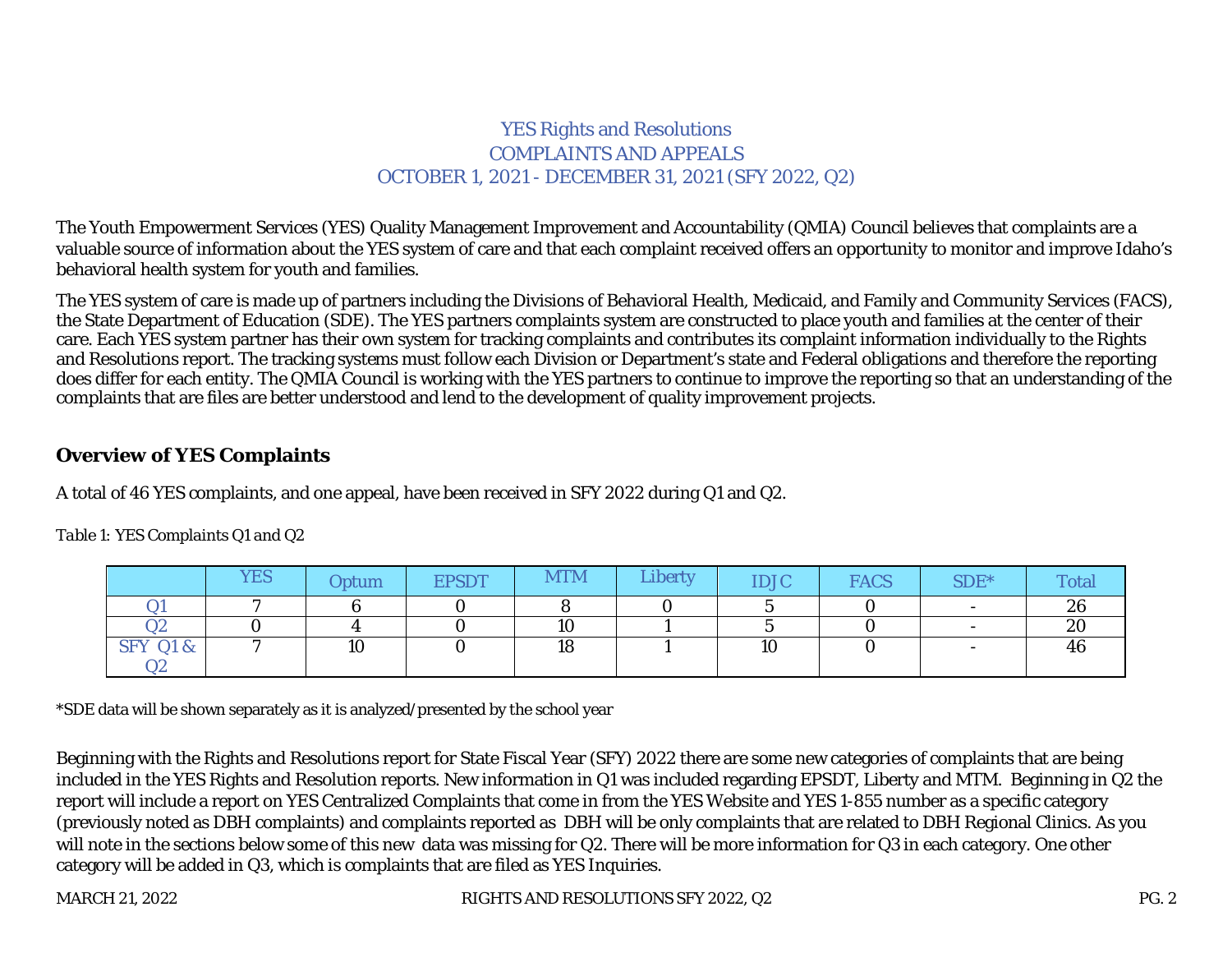## **YES Centralized Complaints, Q2:**

#### *Table 2- This category includes all complaints that are filed via the YES Website, YES 1-855#*

*This category of complaints is being added to the report as of Q2, however for Q2 there were no complaints via the website and data associated with phone calls was missing. The complaints in this section will be regarding YES services from any YES partner system.*

| Region          | Date of<br>Complaint   | Type of Concern | Status as of<br><b>Dec 31</b> | <b>Resolution</b> | <b>Timeliness to</b><br><b>Resolution</b><br>(days) |
|-----------------|------------------------|-----------------|-------------------------------|-------------------|-----------------------------------------------------|
| YES $Email - 0$ |                        |                 |                               |                   |                                                     |
|                 | YES Calls-Data missing |                 |                               |                   |                                                     |

## **Division of Behavioral Health (DBH)**

*Table 3: This category includes complaints about DBH Regional Clinics*

*This category of complaints is being added to the report as of as of Q2 however for Q2 there were no complaints via the website and data associated with phone calls was missing.*

| Region | Date of<br>Complaint/ | Type of Concern | Status as of<br><b>Dec 31</b> | <b>Resolution</b> | Timeliness to<br>Resolution<br>(days) |
|--------|-----------------------|-----------------|-------------------------------|-------------------|---------------------------------------|
| None   |                       |                 |                               |                   |                                       |

# **Division of Medicaid (Medicaid)**

*Table 4: EPSDT*

| Region | Date of<br>Complaint | Type of Concern | Status as of<br><b>Dec 31</b> | <b>Resolution</b> | Timeliness to<br><b>Resolution</b><br>(days) |
|--------|----------------------|-----------------|-------------------------------|-------------------|----------------------------------------------|
|        |                      | None            |                               |                   |                                              |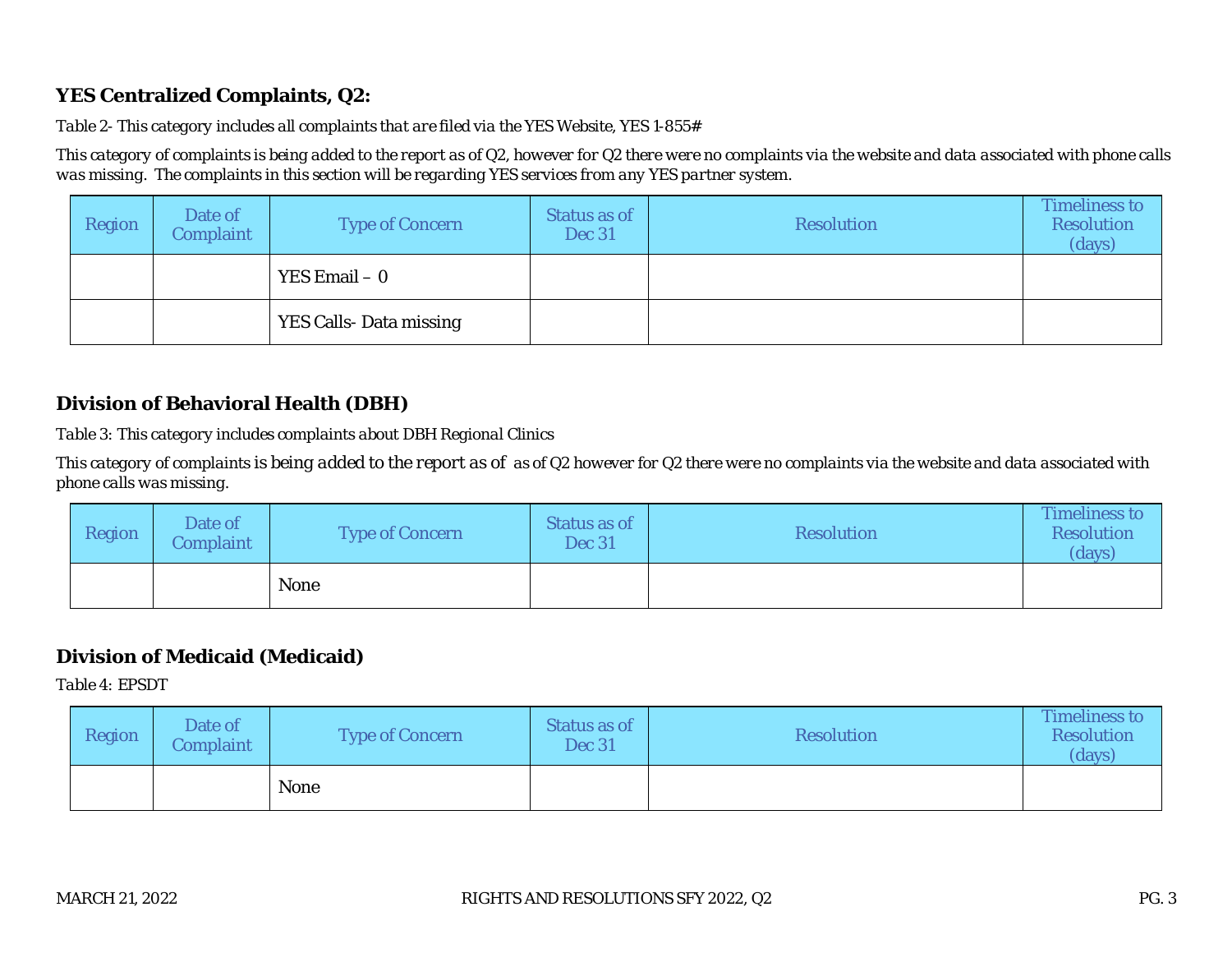| <b>Type</b> | Date of<br>Complaint | Type of Concern                                       | Status as of<br>Dec 31  | <b>Resolution</b> | <b>Timeliness to</b><br><b>Resolution</b><br>(days) |
|-------------|----------------------|-------------------------------------------------------|-------------------------|-------------------|-----------------------------------------------------|
| Clinical    | 9/1/2021             | Parent perception                                     | Resolved,<br>10/12/2021 | Unsubstantiated   | 41                                                  |
| Clinical    | 9/30/2021            | Inadequate or inappropriate<br>treatment intervention | Resolved,<br>11/3/2021  | Unsubstantiated   | 34                                                  |
| Clinical    | 11/17/2021           | Inadequate discharge plan                             | Resolved,<br>11/29/2021 | Unsubstantiated   | 12                                                  |
| Clinical    | 12/9/2021            | Inadequate or inappropriate<br>treatment intervention | Resolved,<br>12/15/2021 | Unsubstantiated   | 6                                                   |

#### *Table 6: Liberty complaints*:

| <b>Type</b> | Date of<br><i>Complaint</i> | Type of Concern                                    | Status as of<br><b>Dec 31</b> | <b>Resolution</b>                                                                          | Timeliness to<br>Resolution<br>(days) |
|-------------|-----------------------------|----------------------------------------------------|-------------------------------|--------------------------------------------------------------------------------------------|---------------------------------------|
|             | 12/7/2021                   | Grandmother complained about<br>paperwork required | Resolved,<br>12/17/2021       | Liberty established process for providing<br>receipts for in-person documentation delivery | 10                                    |

#### *Table 7: MTM complaints*

| Region | Date of<br>Complaint | Type of Concern          | Status as of<br><b>Dec 31</b> | <b>Resolution</b>                                                                                                                                                                                                                                        | Timeliness to<br><b>Resolution</b><br>(days) |
|--------|----------------------|--------------------------|-------------------------------|----------------------------------------------------------------------------------------------------------------------------------------------------------------------------------------------------------------------------------------------------------|----------------------------------------------|
|        | 10/15/2021           | Provider No Show Pick-up | 11/13/2021                    | Substantiated - Transportation provider has been<br>educated to accommodate all trip requests as<br>scheduled and to immediately notify MTM and the<br>member of any issue which would result in the<br>member arriving late or missing the appointment. | 20 business days                             |
|        | 10/26/2021           | Provider No Show Pick-up | 11/19/2021                    | Substantiated - Transportation provider has been<br>educated                                                                                                                                                                                             | 18 business days                             |
|        | 10/26/2021           | Provider No Show Pick-up | 11/19/2021                    | Substantiated - Transportation provider has been<br>educated                                                                                                                                                                                             | 18 business days                             |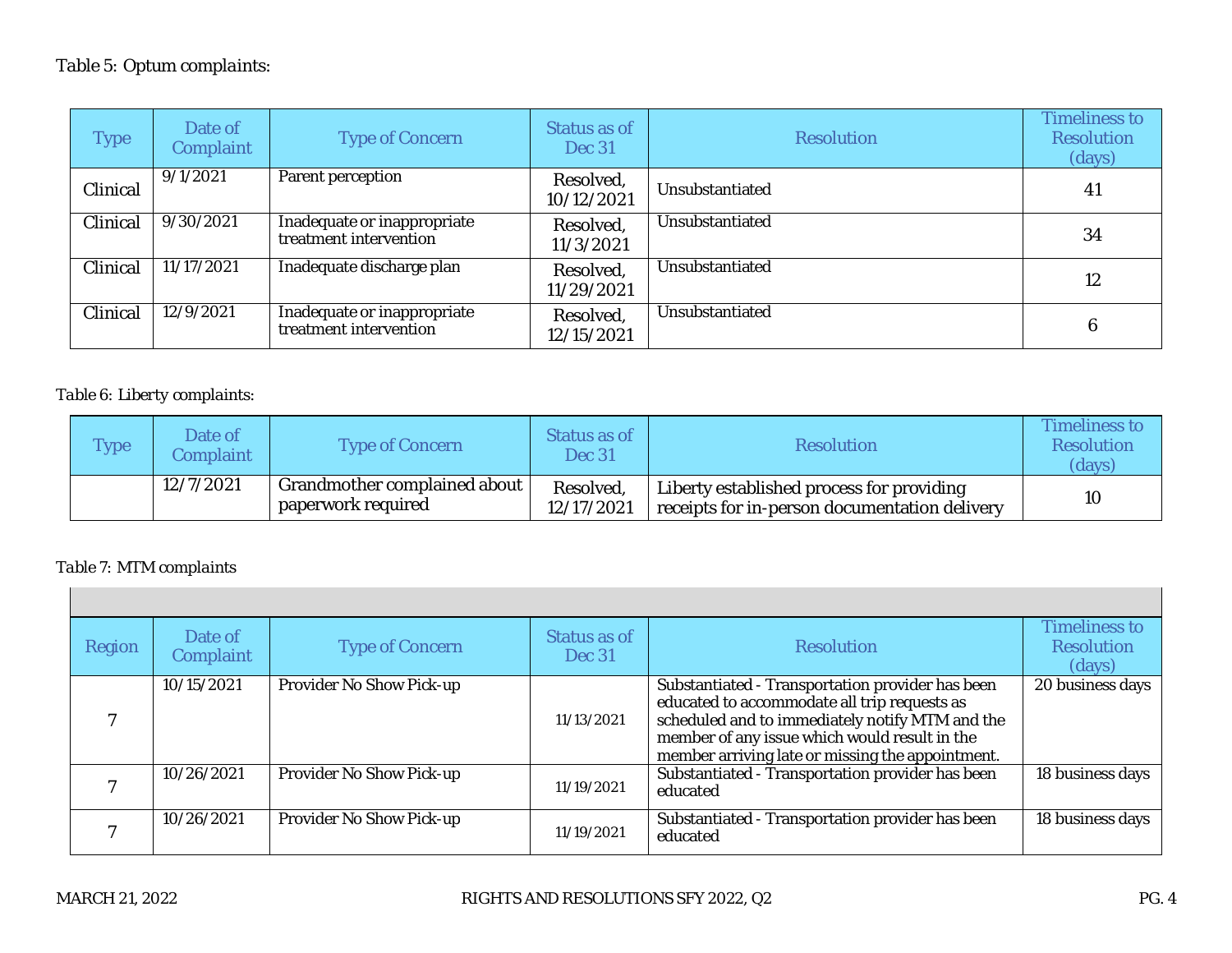|                | Youth (continued from page 4) |                              |                               |                                                                                                                                                                                                                                               |                                                     |  |  |
|----------------|-------------------------------|------------------------------|-------------------------------|-----------------------------------------------------------------------------------------------------------------------------------------------------------------------------------------------------------------------------------------------|-----------------------------------------------------|--|--|
| Region         | Date of<br>Complaint          | <b>Type of Concern</b>       | Status as of<br><b>Dec 31</b> | <b>Resolution</b>                                                                                                                                                                                                                             | <b>Timeliness to</b><br><b>Resolution</b><br>(days) |  |  |
|                | 10/26/2021                    | Provider No Show Pick-up     | 11/19/2021                    | Substantiated - Transportation provider has been<br>educated                                                                                                                                                                                  | 18 business days                                    |  |  |
| 3              | 11/04/2021                    | <b>Parental Consent Form</b> | 12/3/2021                     | Unsubstantiated - Per state guidelines, MTM is<br>authorized to use the parental consent form in<br>order for a minor to be approved to travel alone.<br>There is no indication that the form was received<br>before 11/02/2021.              | 20 business days                                    |  |  |
|                | 11/05/2021                    | <b>Trip Request</b>          | 12/3/2021                     | Substantiated - Quality Resolutions has forwarded<br>the trip information to the escalations department<br>for a review of their procedures as well as the<br>member's service area to ensure all trips are able to<br>be set with a provider | 19 business days                                    |  |  |
|                | 11/11/2021                    | <b>Trip Request</b>          | 12/9/2021                     | Substantiated - Education was provided to the<br>transportation provider                                                                                                                                                                      | 19 business days                                    |  |  |
|                | 11/11/2021                    | Provider Service/ Behavior   | 12/8/2021                     | Substantiated - Transportation provider has been<br>educated                                                                                                                                                                                  | 18 business days                                    |  |  |
| $\overline{7}$ | 11/11/2021                    | <b>Trip Request</b>          | 12/9/2021                     | Substantiated - Quality resolutions educated the<br>escalations department for a review of their<br>procedures as well as the member's service area to<br>ensure all trips are able to be set with a provider                                 | 19 business days                                    |  |  |
|                | 12/15/2021                    | Provider No Show Pick-up     | 1/4/2022                      | Substantiated - Transportation provider has been<br>educated                                                                                                                                                                                  | 13 business days                                    |  |  |
|                | 10/15/2021                    | Provider No Show Pick-up     | 11/13/2021                    | Substantiated - Transportation provider has been<br>educated                                                                                                                                                                                  | 20 business days                                    |  |  |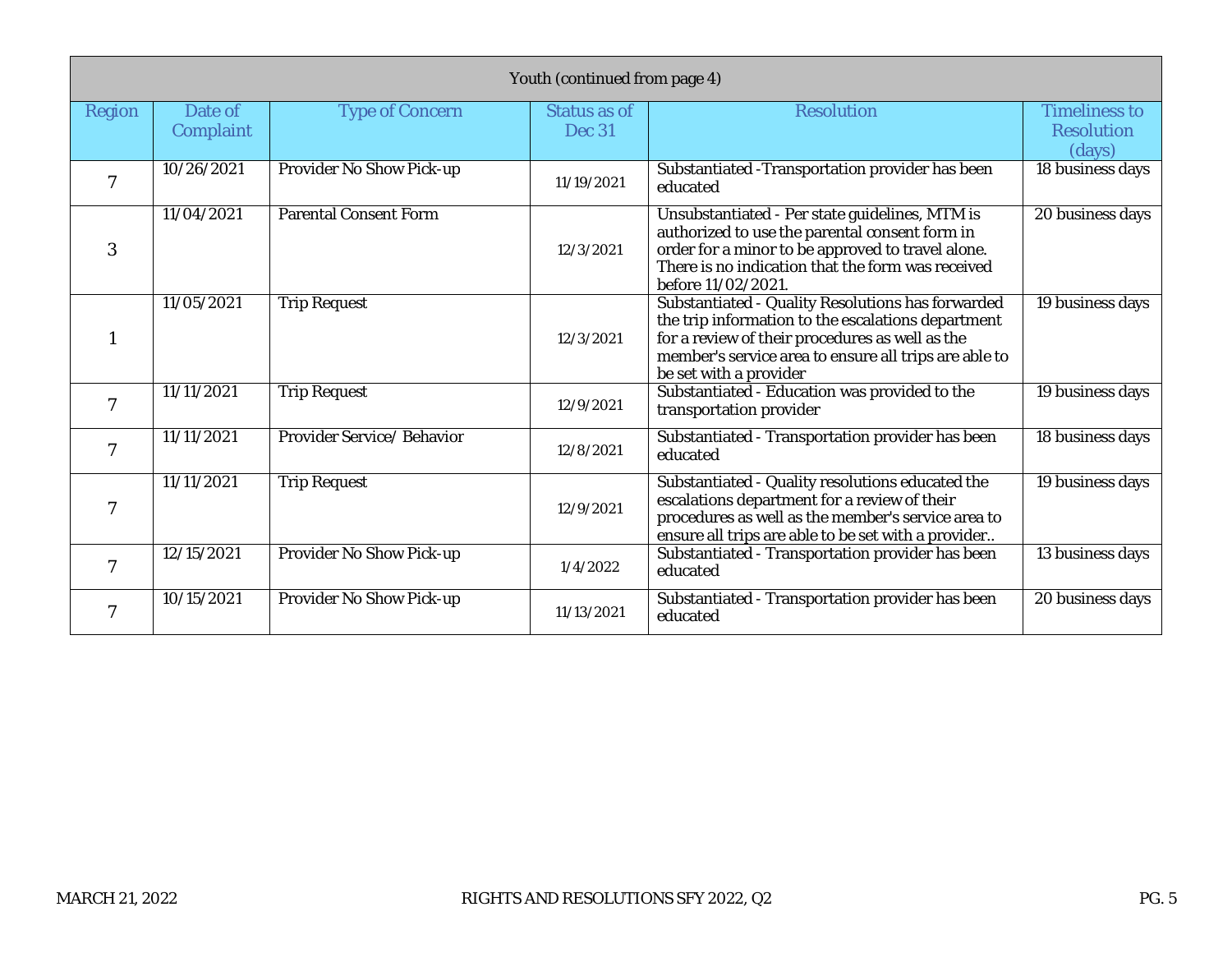### **Idaho Department of Juvenile Corrections (IDJC) (YES Class Families/Youth)**

There were five youth and no family complaints during the 2nd quarter of SFY 2022. Of the complaints received by IDJC staff, all complaints were resolved in six (6) calendar days or less.

*Table 8 & 9 : IDJC Complaint Detail, SFY 2022, Q2*

|        | Families<br>Family members of YES class members whose complaint/concern was directed to the Superintendent |                 |                               |                   |                                              |  |  |  |
|--------|------------------------------------------------------------------------------------------------------------|-----------------|-------------------------------|-------------------|----------------------------------------------|--|--|--|
| Region | Date of<br>Complaint                                                                                       | Type of Concern | Status as of<br><b>Dec 31</b> | <b>Resolution</b> | Timeliness to<br><b>Resolution</b><br>(days) |  |  |  |
|        | No complaints received this quarter.                                                                       |                 |                               |                   |                                              |  |  |  |

|               | Youth<br>YES class members whose complaint/concern was formally received by IDJC staff |                                                                                           |                               |                                                                                                                                                                        |                                              |  |  |  |
|---------------|----------------------------------------------------------------------------------------|-------------------------------------------------------------------------------------------|-------------------------------|------------------------------------------------------------------------------------------------------------------------------------------------------------------------|----------------------------------------------|--|--|--|
| Region        | Date of<br>Complaint                                                                   | <b>Type of Concern</b>                                                                    | Status as of<br><b>Dec 31</b> | <b>Resolution</b>                                                                                                                                                      | <b>Timeliness to</b><br>Resolution<br>(days) |  |  |  |
| $\mathcal{P}$ | 10/13/21                                                                               | Youth complained that his<br>rights were violated.                                        | Resolved                      | Unit manager spoke with youth.                                                                                                                                         | 1 day                                        |  |  |  |
| 3             | 10/25/21                                                                               | His peer was cussing and called<br>him derogatory names.                                  | Resolved                      | Unit manager discussed how the group and<br>staff will continue to hold this peer accountable<br>for his aggravating comments.                                         | 5 days                                       |  |  |  |
| 3             | 12/08/21                                                                               | States he was supposed to be<br>scheduled for counseling but<br>has not had any sessions. | Resolved                      | The clinical supervisor spoke to the clinician<br>and he will start counseling.                                                                                        | 6 days                                       |  |  |  |
| 3             | 12/22/21                                                                               | States that staff don't get paid<br>enough and that is why they are<br>leaving.           | Resolved                      | Unit Manager met with juvenile and explained<br>to him that there was no violation of his rights<br>and that staff have the right to move on to<br>higher paying jobs. | 1 day                                        |  |  |  |
| 3             | 12/30/21                                                                               | States that her freedom of<br>speech is being violated.                                   | Resolved                      | Processed the juveniles rights and<br>responsibilities and safety and security with<br>the juvenile.                                                                   | 4 days                                       |  |  |  |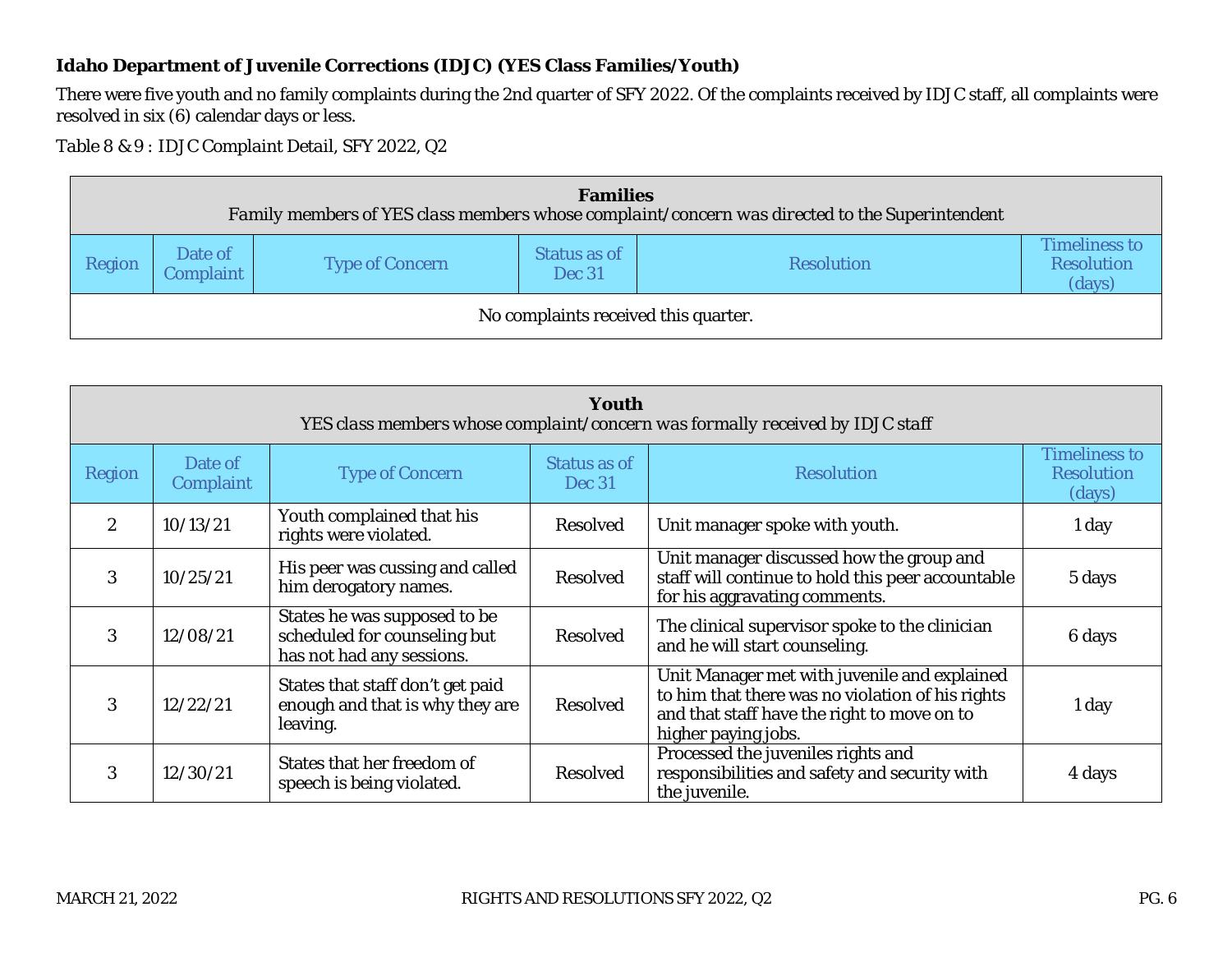#### **Idaho State Department of Education (SDE)**

The Department of Education provides several "Dispute Resolution Processes" in the districts to help families resolve complaints, including Mediation, Facilitation, State Complaints, and Due Process Hearings. Facilitation and Mediation are voluntary processes structured to increase understanding and reach resolution before a conflict develops into a formal dispute. State Complaints can be filed by any individual or organization alleging any violation of the Individuals with Disabilities Act IDEA, including an alleged failure to comply with a previous due process hearing decision. Due Process Hearings involves an allegation or a series of allegations by either a parent/adult student or the district on issues relating to the identification, evaluation, educational placement, and the provision of free, appropriate public education (FAPE.)

Data about SDE complaints is updated annually. Complaints below are not all related to YES Class Members.

|                | resolution sessions were apauted arter admitted is were clarified.                       |                |
|----------------|------------------------------------------------------------------------------------------|----------------|
|                | Section A: Written, Signed Complaints                                                    |                |
|                | Item $#$ Item description                                                                | 2020-2021      |
|                | Total number of written signed complaints filed.                                         | 30             |
| 1.1            | Complaints with reports issued.                                                          | 24             |
| 1.1.a          | Reports with findings of noncompliance.                                                  | 21             |
| 1.1.b          | Reports within timelines.                                                                | 24             |
| 1.1.c          | Reports within extended timelines.                                                       | $\Omega$       |
| 1.2            | Complaints pending.                                                                      | $\overline{0}$ |
| 1.2.a          | Complaints pending a due process hearing.                                                | $\Omega$       |
| 1.3            | Complaints withdrawn or dismissed.                                                       | 6              |
|                | <b>Section B: Mediation Requests</b>                                                     |                |
| Item#          | Item description                                                                         | 2020-2021      |
| $\overline{2}$ | Total number of mediation requests received through all dispute<br>resolution processes. | 20             |
| 2.1            | Mediations held.                                                                         | 15             |
| 2.1.a          | Mediations held related to due process complaints.                                       | 5              |
| 2.1.a.i        | Mediation agreements related to due process complaints.                                  | $\overline{4}$ |
| 2.1.b          | Mediations held not related to due process complaints.                                   | 10             |
| 2.1.b.i        | Mediation agreements not related to due process complaints.                              | 8              |
| 2.2            | Mediations pending.                                                                      | $\overline{0}$ |
| 2.3            | Mediations withdrawn or not held.                                                        | 5              |
|                | Section C: Due Process Complaints                                                        |                |
| Item #         | Item description                                                                         | 2020-2021      |
| 3              | Total number of due process complaints filed.                                            |                |
|                |                                                                                          |                |

*Table 10: SDE Complaint Detail, 2020 – 2021- updated for Q2. Noted: Overall counts remained the same, but some of the subcategories under Mediation and Resolution sessions were updated after definitions were clarified.*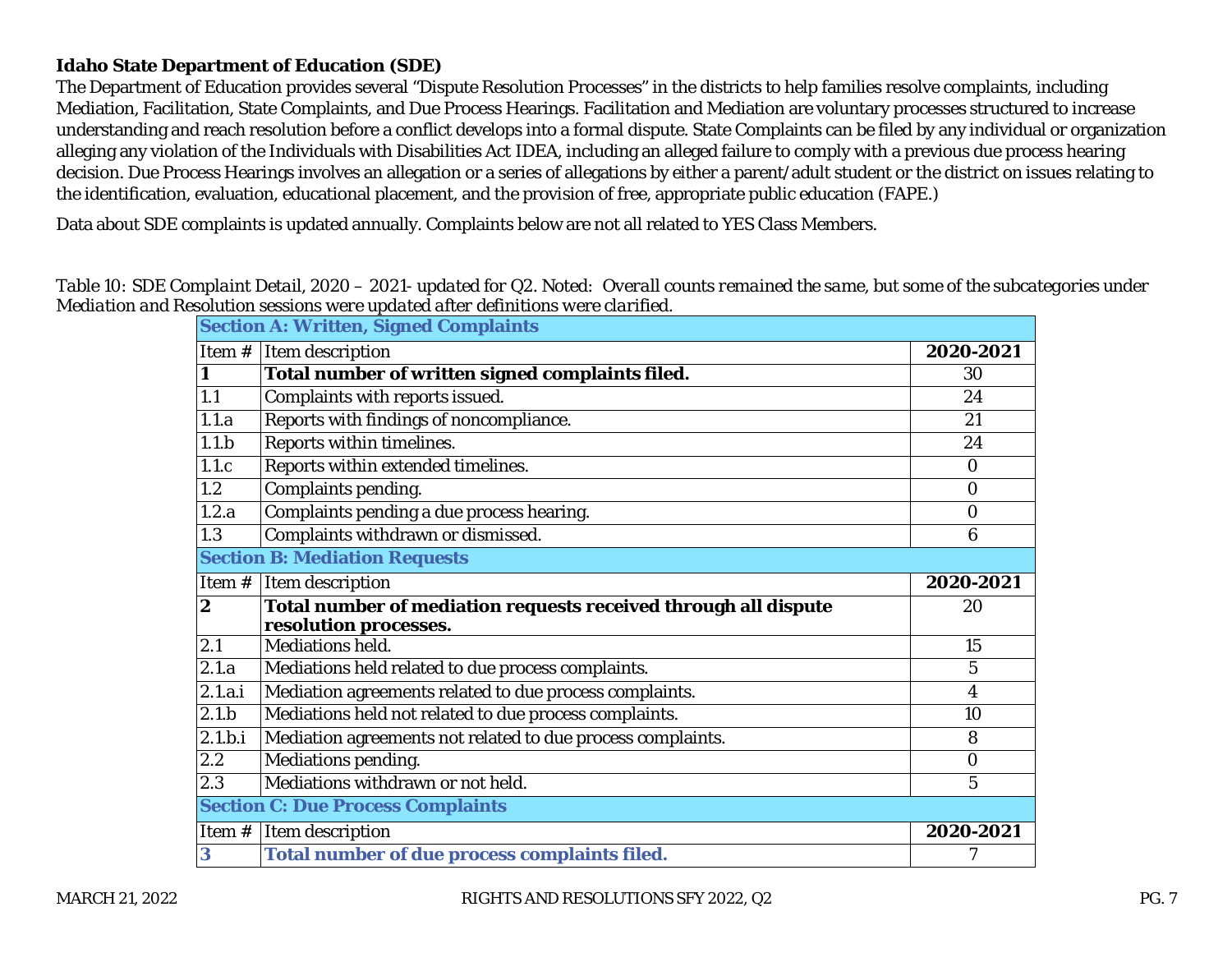| 3.1              | Resolution meetings.                                                                     |                  |
|------------------|------------------------------------------------------------------------------------------|------------------|
| 3.1.a            | Written settlement agreements reached through resolution meetings.                       | $\left( \right)$ |
| 3.2              | Hearings fully adjudicated.                                                              | 3                |
| 3.2.a            | Decisions within timeline (include expedited).                                           |                  |
| 3.2.b            | Decisions within extended timeline.                                                      |                  |
| 3.3              | Due process complaints pending.                                                          | O                |
| $\overline{3.4}$ | Due process complaints withdrawn or dismissed (including resolved without a<br>hearing). | 4                |
|                  | Section D: Expedited Due Process Complaints (Related to Disciplinary Decision)           |                  |
|                  |                                                                                          |                  |
| Item $#$         | Item description                                                                         | 2020-2021        |
| 4                | Total number of expedited due process complaints filed.                                  | O                |
| 4.1              | Expedited resolution meetings.                                                           | Ω                |
| 4.1.a            | Expedited written settlement agreements.                                                 | 0                |
| 4.2              | Expedited hearings fully adjudicated.                                                    | Ω                |
| 4.2.a            | Change of placement ordered.                                                             |                  |
| 4.3              | Expedited due process complaints pending.                                                | Ω                |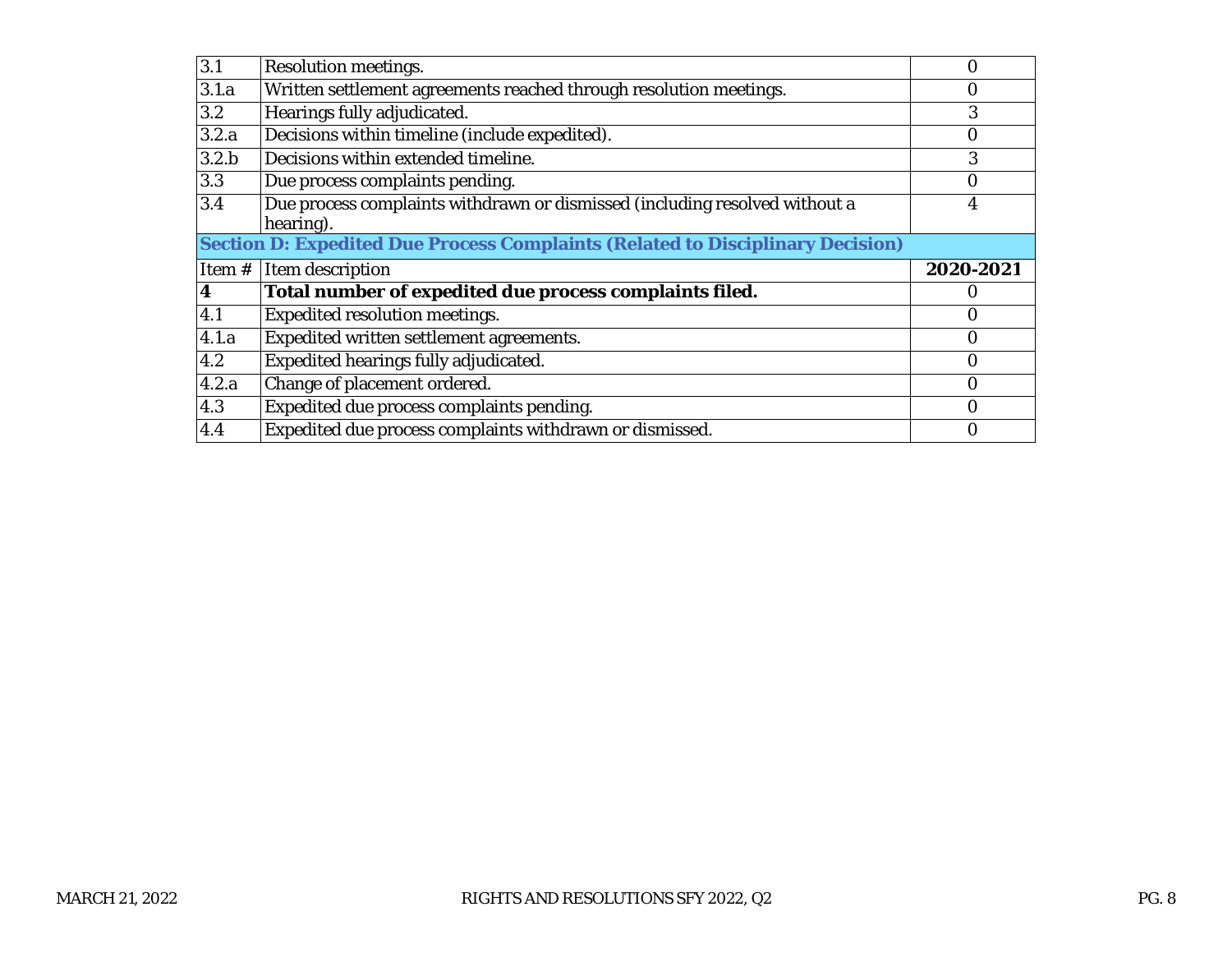#### **Appeals:**

Appeals are formal requests for a review of decisions made about eligibility for services

## **DBH:**

No Appeals for Q2

## **Medicaid:**

#### Table 11: EPSDT

| Description                  | Case Status | Receipt<br><b>Method</b> | Member<br>Age | <b>Member</b><br>Eligibility<br>Category | Date Resolved            | Decision<br>Summary | Number<br>of Days to<br><b>Resolve</b> | Number of<br>Days<br>Pending |
|------------------------------|-------------|--------------------------|---------------|------------------------------------------|--------------------------|---------------------|----------------------------------------|------------------------------|
| Appeal due to denial of PRTF | Closed      | Email                    | 12            | KB and<br>YES                            | 10/28/2021               | Withdrawn           | 13                                     | <b>NA</b>                    |
| Appeal due to denial of PRTF | In Progress | Email                    | 13            |                                          | Hearing has not occurred | Go to<br>Hearing    | <b>NA</b>                              | <b>NA</b>                    |

Table12: Optum

|               |                                             | CС                                        | 44                                   |                                           | N/A                                  |                                    |
|---------------|---------------------------------------------|-------------------------------------------|--------------------------------------|-------------------------------------------|--------------------------------------|------------------------------------|
| Month         | <b>Member</b><br><b>Appeals</b><br>Received | <b>Member</b><br><b>Appeals</b><br>Closed | <b>Member</b><br>Appeals<br>Received | <b>Member</b><br><b>Appeals</b><br>Closed | <b>Member</b><br>Appeals<br>Received | <b>Member</b><br>Appeals<br>Closed |
| Oct-21        |                                             |                                           |                                      |                                           |                                      |                                    |
| <b>Nov-21</b> |                                             |                                           |                                      |                                           |                                      |                                    |
| $Dec-21$      |                                             |                                           |                                      |                                           |                                      |                                    |

**Liberty:**

No Appeals for Q2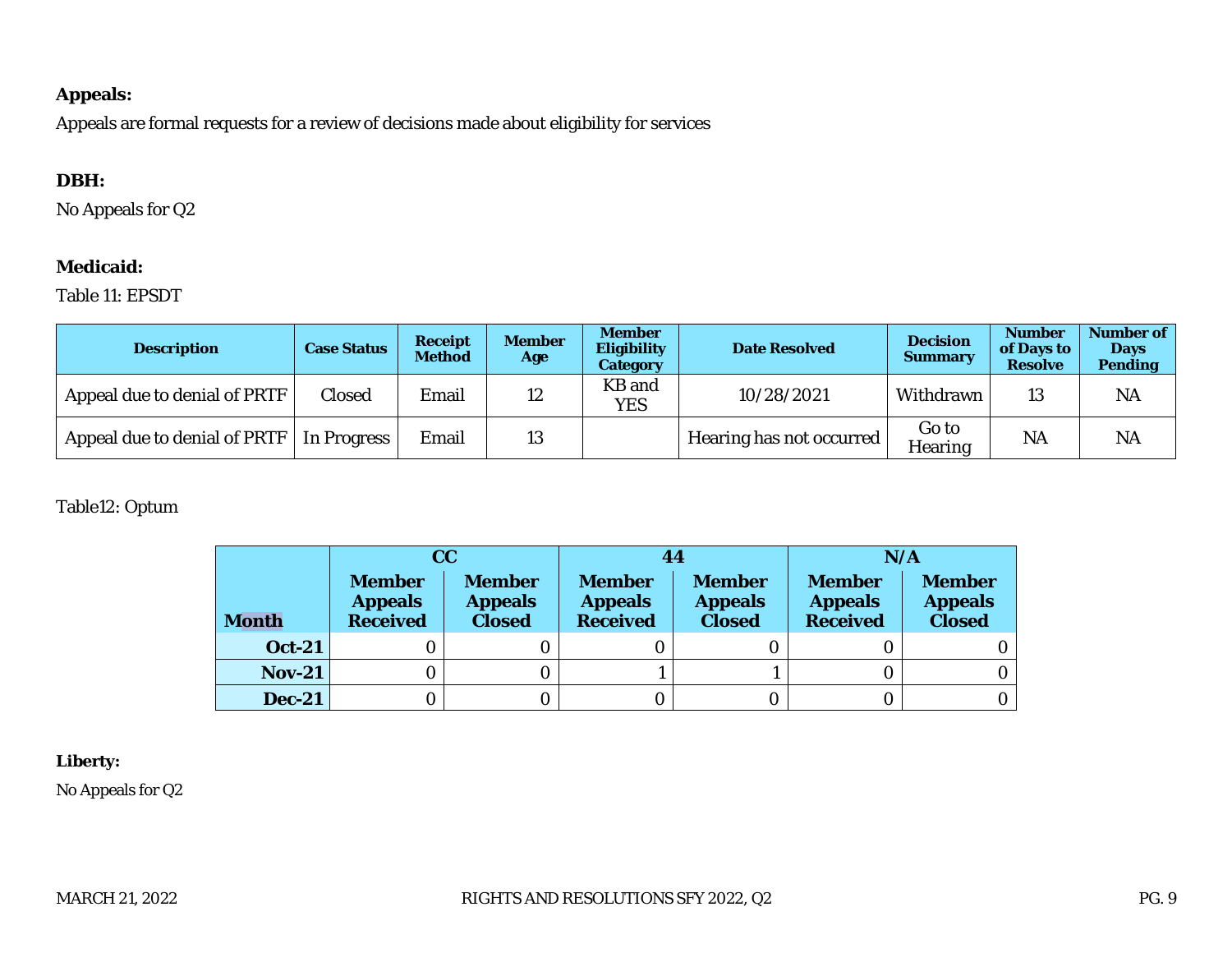## **Quality Management Improvement and Accountability (QMIA)**

The Quality Management Improvement and Accountability (QMIA) Council brings together DBH, Medicaid, FACS, IDJC, and SDE to collaborate in YES quality monitoring.

### The QMIA Family Advisory Subcommittee (Q-FAS)

The Q-FAS presents an opportunity to gather and learn from family's stories. Q-FAS solicits family members' and family advocates' first-hand input on families' experiences accessing and utilizing YES services. The feedback received about successes, challenges and barriers to care is used to identify areas that need increased focus and to prioritize quality improvement projects. This subcommittee helps to quide YES partners work, providing children, youth, and families in Idaho access to appropriate and effective mental health care. Below is a summary of issue that have been discussed by the Q-FAS.

#### **Summary of Barriers to Care**

| Area                       | <b>Noted issues</b>                                                                               |
|----------------------------|---------------------------------------------------------------------------------------------------|
| Access to care             | Services not available within reasonable distance                                                 |
|                            | Services not coordinated between MH and DD                                                        |
|                            | Waitlist for Respite and Family Support Partners                                                  |
|                            | Respite process through Medicaid too demanding due to need for updated CANS                       |
| Clinical care              | Repeating the CANS with multiple providers is traumatic                                           |
|                            | Diagnosis not accurate                                                                            |
|                            | Therapist not knowledgeable of de-escalation techniques                                           |
|                            | Stigmatization and blaming attitudes towards families                                             |
|                            | Families need more information about services (e.g., Case Management)                             |
| <b>Outpatient services</b> | No service providers in the area where family needs care                                          |
|                            | Services needed were not available, so families are referred to the services that are available   |
|                            | Not enough expertise in services for high needs kids (e.g., Trust Based Relationships, Family     |
|                            | Preservation)                                                                                     |
|                            | Some services only available through other systems: e.g., DD, Judicial                            |
|                            | Families having to find services themselves based on just a list of providers- and even the lists |
|                            | at times are too old to be useful                                                                 |
| Crisis services            | Access to immediate care had to go through detention                                              |
|                            | Safety Plans not developed with family or not effective                                           |
| 24 hour services:          | Not enough local beds                                                                             |
| Hospitals/Residential      | Length of time for EPSDT determination                                                            |
|                            | Support needed by families during the EPSDT process, and after while waiting for placement        |
|                            | Medication changes wo input from family                                                           |
|                            | Family not involved in discharge planning                                                         |
|                            | Family threatened with charges of abandonment or neglect                                          |
|                            | Children with high needs and repeat admissions may be denied access                               |
|                            | Child not in hospital long enough for meds to take effect                                         |
|                            | Care in local residential facilities does not provide specialized care that is needed             |